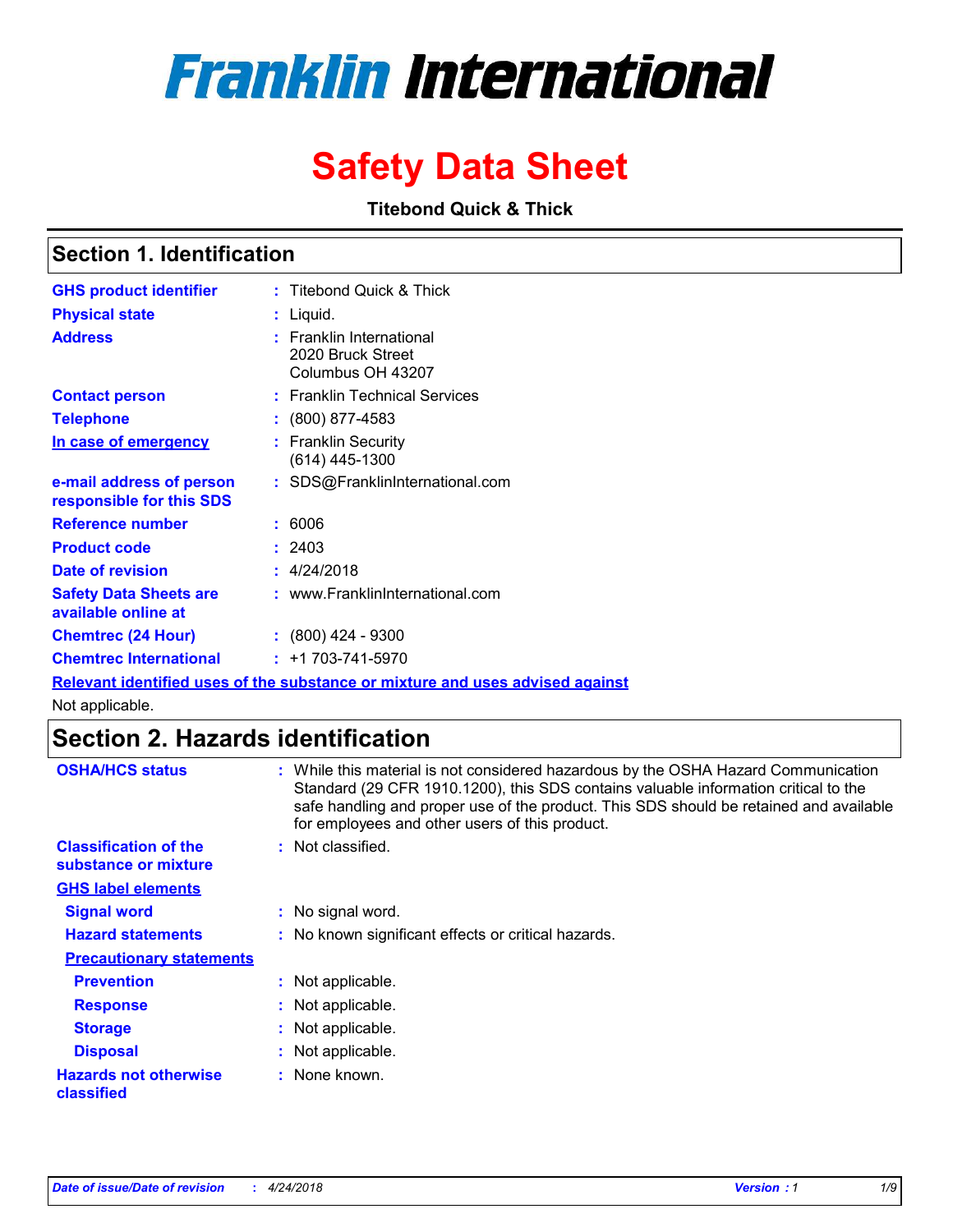# **Section 3. Composition/information on ingredients**

**Substance/mixture :** Mixture

Any concentration shown as a range is to protect confidentiality or is due to batch variation.

**There are no ingredients present which, within the current knowledge of the supplier and in the concentrations applicable, are classified as hazardous to health or the environment and hence require reporting in this section. Occupational exposure limits, if available, are listed in Section 8.**

# **Section 4. First aid measures**

| <b>Description of necessary first aid measures</b> |                                                                                                                                                                                                                                                                                                                                                |
|----------------------------------------------------|------------------------------------------------------------------------------------------------------------------------------------------------------------------------------------------------------------------------------------------------------------------------------------------------------------------------------------------------|
| <b>Eye contact</b>                                 | : Immediately flush eyes with plenty of water, occasionally lifting the upper and lower<br>eyelids. Check for and remove any contact lenses. Get medical attention if irritation<br>occurs.                                                                                                                                                    |
| <b>Inhalation</b>                                  | : Remove victim to fresh air and keep at rest in a position comfortable for breathing. Get<br>medical attention if needed.                                                                                                                                                                                                                     |
| <b>Skin contact</b>                                | : Flush contaminated skin with plenty of water. Remove contaminated clothing and<br>shoes. Get medical attention if needed.                                                                                                                                                                                                                    |
| <b>Ingestion</b>                                   | : Wash out mouth with water. Remove victim to fresh air and keep at rest in a position<br>comfortable for breathing. If material has been swallowed and the exposed person is<br>conscious, give small quantities of water to drink. Do not induce vomiting unless<br>directed to do so by medical personnel. Get medical attention if needed. |
| Most important symptoms/effects, acute and delayed |                                                                                                                                                                                                                                                                                                                                                |
| <b>Potential acute health effects</b>              |                                                                                                                                                                                                                                                                                                                                                |
| <b>Eye contact</b>                                 | : This product may irritate eyes upon contact.                                                                                                                                                                                                                                                                                                 |
| <b>Inhalation</b>                                  | : No known significant effects or critical hazards.                                                                                                                                                                                                                                                                                            |
| <b>Skin contact</b>                                | : No known significant effects or critical hazards.                                                                                                                                                                                                                                                                                            |
| <b>Ingestion</b>                                   | : No known significant effects or critical hazards.                                                                                                                                                                                                                                                                                            |
| <b>Over-exposure signs/symptoms</b>                |                                                                                                                                                                                                                                                                                                                                                |
| Eye contact                                        | : No specific data.                                                                                                                                                                                                                                                                                                                            |
| <b>Inhalation</b>                                  | : No specific data.                                                                                                                                                                                                                                                                                                                            |
| <b>Skin contact</b>                                | : No specific data.                                                                                                                                                                                                                                                                                                                            |
| <b>Ingestion</b>                                   | : No specific data.                                                                                                                                                                                                                                                                                                                            |
|                                                    | Indication of immediate medical attention and special treatment needed, if necessary                                                                                                                                                                                                                                                           |
| <b>Notes to physician</b>                          | : Treat symptomatically. Contact poison treatment specialist immediately if large<br>quantities have been ingested or inhaled.                                                                                                                                                                                                                 |
| <b>Specific treatments</b>                         | : No specific treatment.                                                                                                                                                                                                                                                                                                                       |
| <b>Protection of first-aiders</b>                  | : No action shall be taken involving any personal risk or without suitable training.                                                                                                                                                                                                                                                           |
|                                                    |                                                                                                                                                                                                                                                                                                                                                |

**See toxicological information (Section 11)**

## **Section 5. Fire-fighting measures**

| : Use an extinguishing agent suitable for the surrounding fire.                                    |
|----------------------------------------------------------------------------------------------------|
| : None known.                                                                                      |
| : In a fire or if heated, a pressure increase will occur and the container may burst.              |
| : Decomposition products may include the following materials:<br>carbon dioxide<br>carbon monoxide |
|                                                                                                    |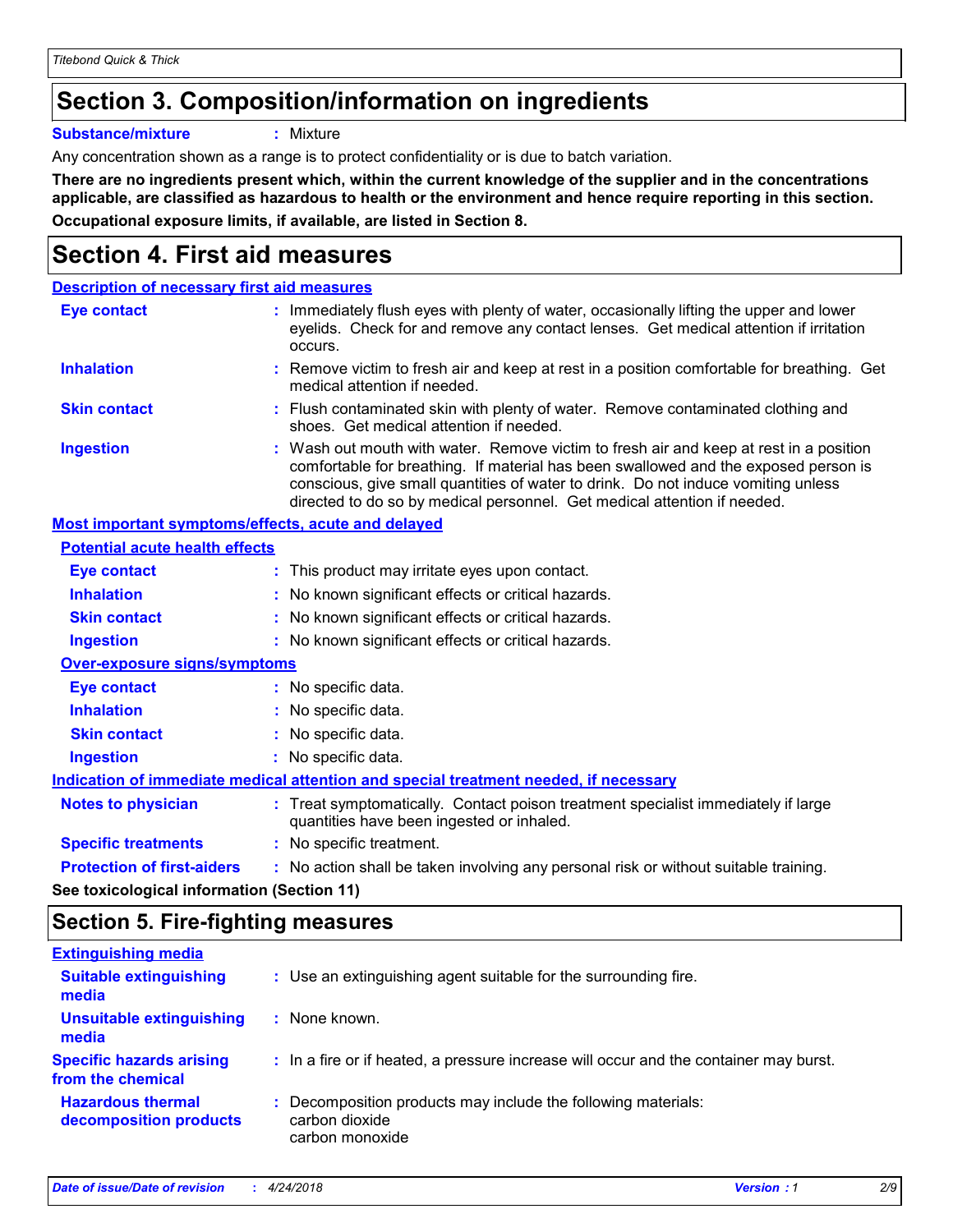### **Section 5. Fire-fighting measures**

| <b>Special protective actions</b><br>for fire-fighters | : Promptly isolate the scene by removing all persons from the vicinity of the incident if<br>there is a fire. No action shall be taken involving any personal risk or without suitable<br>training. |
|--------------------------------------------------------|-----------------------------------------------------------------------------------------------------------------------------------------------------------------------------------------------------|
| <b>Special protective</b>                              | Fire-fighters should wear appropriate protective equipment and self-contained breathing                                                                                                             |
| equipment for fire-fighters                            | apparatus (SCBA) with a full face-piece operated in positive pressure mode.                                                                                                                         |

### **Section 6. Accidental release measures**

|                                                              |    | <b>Personal precautions, protective equipment and emergency procedures</b>                                                                                                                                                                                                                                                                                                                                                                                                                                                                                                                 |
|--------------------------------------------------------------|----|--------------------------------------------------------------------------------------------------------------------------------------------------------------------------------------------------------------------------------------------------------------------------------------------------------------------------------------------------------------------------------------------------------------------------------------------------------------------------------------------------------------------------------------------------------------------------------------------|
| <b>For non-emergency</b><br>personnel                        |    | : No action shall be taken involving any personal risk or without suitable training.<br>Evacuate surrounding areas. Keep unnecessary and unprotected personnel from<br>entering. Do not touch or walk through spilled material. Put on appropriate personal<br>protective equipment.                                                                                                                                                                                                                                                                                                       |
| For emergency responders                                     | ÷. | If specialized clothing is required to deal with the spillage, take note of any information in<br>Section 8 on suitable and unsuitable materials. See also the information in "For non-<br>emergency personnel".                                                                                                                                                                                                                                                                                                                                                                           |
| <b>Environmental precautions</b>                             |    | : Avoid dispersal of spilled material and runoff and contact with soil, waterways, drains<br>and sewers. Inform the relevant authorities if the product has caused environmental<br>pollution (sewers, waterways, soil or air).                                                                                                                                                                                                                                                                                                                                                            |
| <b>Methods and materials for containment and cleaning up</b> |    |                                                                                                                                                                                                                                                                                                                                                                                                                                                                                                                                                                                            |
| <b>Small spill</b>                                           |    | : Stop leak if without risk. Move containers from spill area. Dilute with water and mop up<br>if water-soluble. Alternatively, or if water-insoluble, absorb with an inert dry material and<br>place in an appropriate waste disposal container. Dispose of via a licensed waste<br>disposal contractor.                                                                                                                                                                                                                                                                                   |
| <b>Large spill</b>                                           |    | : Stop leak if without risk. Move containers from spill area. Prevent entry into sewers,<br>water courses, basements or confined areas. Wash spillages into an effluent treatment<br>plant or proceed as follows. Contain and collect spillage with non-combustible,<br>absorbent material e.g. sand, earth, vermiculite or diatomaceous earth and place in<br>container for disposal according to local regulations (see Section 13). Dispose of via a<br>licensed waste disposal contractor. Note: see Section 1 for emergency contact<br>information and Section 13 for waste disposal. |
|                                                              |    |                                                                                                                                                                                                                                                                                                                                                                                                                                                                                                                                                                                            |

### **Section 7. Handling and storage**

### **Precautions for safe handling**

| <b>Protective measures</b>                                                | : Put on appropriate personal protective equipment (see Section 8).                                                                                                                                                                                                                                                                                                                                                                                                                                                                                                                                                                                      |
|---------------------------------------------------------------------------|----------------------------------------------------------------------------------------------------------------------------------------------------------------------------------------------------------------------------------------------------------------------------------------------------------------------------------------------------------------------------------------------------------------------------------------------------------------------------------------------------------------------------------------------------------------------------------------------------------------------------------------------------------|
| <b>Advice on general</b><br>occupational hygiene                          | : Eating, drinking and smoking should be prohibited in areas where this material is<br>handled, stored and processed. Workers should wash hands and face before eating,<br>drinking and smoking. Remove contaminated clothing and protective equipment before<br>entering eating areas. See also Section 8 for additional information on hygiene<br>measures.                                                                                                                                                                                                                                                                                            |
| <b>Conditions for safe storage,</b><br>including any<br>incompatibilities | Store between the following temperatures: 10 to 32°C (50 to 89.6°F). Store in<br>accordance with local regulations. Store in original container protected from direct<br>sunlight in a dry, cool and well-ventilated area, away from incompatible materials (see<br>Section 10) and food and drink. Keep container tightly closed and sealed until ready for<br>use. Containers that have been opened must be carefully resealed and kept upright to<br>prevent leakage. Do not store in unlabeled containers. Use appropriate containment to<br>avoid environmental contamination. See Section 10 for incompatible materials before<br>handling or use. |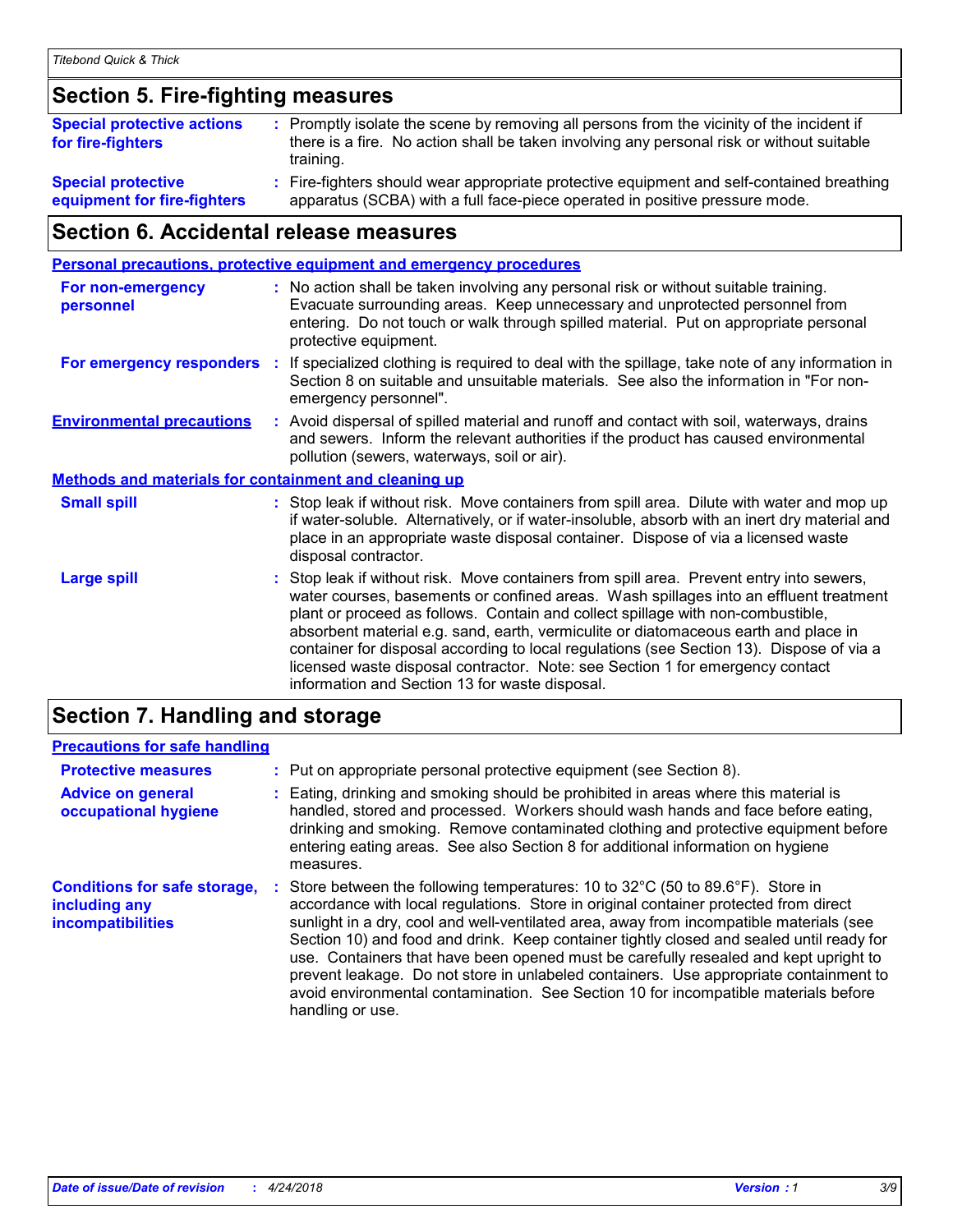# **Section 8. Exposure controls/personal protection**

#### **Control parameters**

| <b>Occupational exposure limits</b><br>None.      |                                                                                                                                                                                                                                                                                                                                                                                                   |
|---------------------------------------------------|---------------------------------------------------------------------------------------------------------------------------------------------------------------------------------------------------------------------------------------------------------------------------------------------------------------------------------------------------------------------------------------------------|
| <b>Appropriate engineering</b><br><b>controls</b> | : Good general ventilation should be sufficient to control worker exposure to airborne<br>contaminants.                                                                                                                                                                                                                                                                                           |
| <b>Environmental exposure</b><br><b>controls</b>  | : Emissions from ventilation or work process equipment should be checked to ensure<br>they comply with the requirements of environmental protection legislation. In some<br>cases, fume scrubbers, filters or engineering modifications to the process equipment<br>will be necessary to reduce emissions to acceptable levels.                                                                   |
| <b>Individual protection measures</b>             |                                                                                                                                                                                                                                                                                                                                                                                                   |
| <b>Hygiene measures</b>                           | : Wash hands, forearms and face thoroughly after handling chemical products, before<br>eating, smoking and using the lavatory and at the end of the working period.<br>Appropriate techniques should be used to remove potentially contaminated clothing.<br>Wash contaminated clothing before reusing. Ensure that eyewash stations and safety<br>showers are close to the workstation location. |
| <b>Eye/face protection</b>                        | : Safety eyewear complying with an approved standard should be used when a risk<br>assessment indicates this is necessary to avoid exposure to liquid splashes, mists,<br>gases or dusts. If contact is possible, the following protection should be worn, unless<br>the assessment indicates a higher degree of protection: safety glasses with side-<br>shields.                                |
| <b>Skin protection</b>                            |                                                                                                                                                                                                                                                                                                                                                                                                   |
| <b>Hand protection</b>                            | : Chemical-resistant, impervious gloves complying with an approved standard should be<br>worn at all times when handling chemical products if a risk assessment indicates this is<br>necessary.                                                                                                                                                                                                   |
| <b>Body protection</b>                            | : Personal protective equipment for the body should be selected based on the task being<br>performed and the risks involved and should be approved by a specialist before<br>handling this product.                                                                                                                                                                                               |
| <b>Other skin protection</b>                      | : Appropriate footwear and any additional skin protection measures should be selected<br>based on the task being performed and the risks involved and should be approved by a<br>specialist before handling this product.                                                                                                                                                                         |
| <b>Respiratory protection</b>                     | : Based on the hazard and potential for exposure, select a respirator that meets the<br>appropriate standard or certification. Respirators must be used according to a<br>respiratory protection program to ensure proper fitting, training, and other important<br>aspects of use.                                                                                                               |

# **Section 9. Physical and chemical properties**

| <b>Appearance</b>                                                       |                                                                    |
|-------------------------------------------------------------------------|--------------------------------------------------------------------|
| <b>Physical state</b>                                                   | : Liquid.                                                          |
| <b>Color</b>                                                            | : White.                                                           |
| <b>Odor</b>                                                             | $:$ Faint odor.                                                    |
| <b>Odor threshold</b>                                                   | $:$ Not available.                                                 |
| рH                                                                      | : 4.8                                                              |
| <b>Melting point</b>                                                    | $:$ Not available.                                                 |
| <b>Boiling point</b>                                                    | : $100^{\circ}$ C (212 $^{\circ}$ F)                               |
| <b>Flash point</b>                                                      | : Closed cup: $>93.3^{\circ}$ C ( $>199.9^{\circ}$ F) [Setaflash.] |
| <b>Evaporation rate</b>                                                 | $:$ Not available.                                                 |
| <b>Flammability (solid, gas)</b>                                        | $:$ Not available.                                                 |
| <b>Lower and upper explosive : Not available.</b><br>(flammable) limits |                                                                    |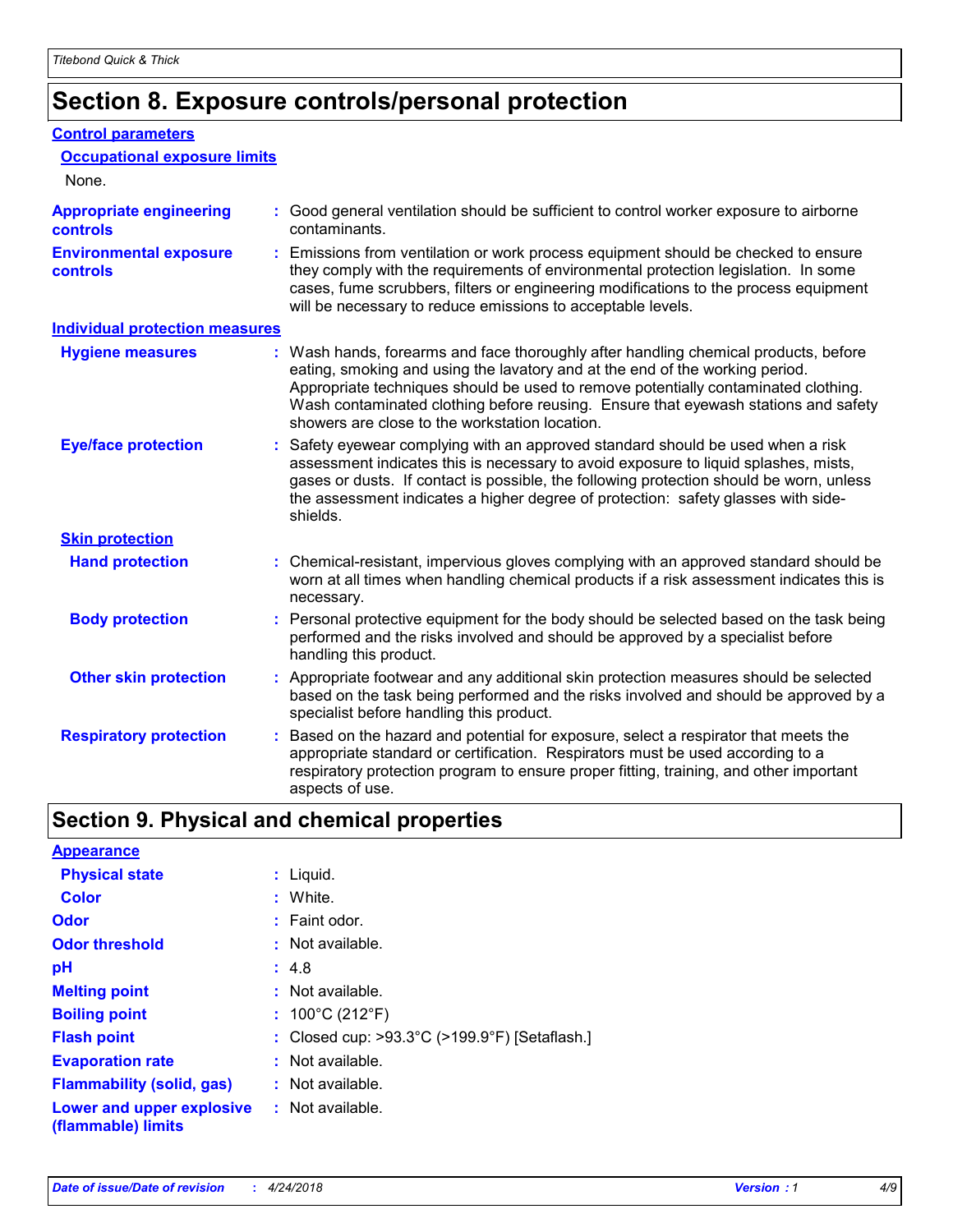### **Section 9. Physical and chemical properties**

| <b>VOC (less water, less)</b><br>exempt solvents) | : $2.4$ g/l                                                     |
|---------------------------------------------------|-----------------------------------------------------------------|
| <b>Volatility</b>                                 | $: 40\%$ (w/w)                                                  |
| <b>Vapor density</b>                              | $:$ Not available.                                              |
| <b>Relative density</b>                           | : 1.1                                                           |
| <b>Solubility</b>                                 | : Soluble in the following materials: cold water and hot water. |
| <b>Solubility in water</b>                        | : Not available.                                                |
| <b>Partition coefficient: n-</b><br>octanol/water | : Not available.                                                |
| <b>Auto-ignition temperature</b>                  | $:$ Not available.                                              |
| <b>Decomposition temperature</b>                  | : Not available.                                                |
| <b>Viscosity</b>                                  | Not available.                                                  |

### **Section 10. Stability and reactivity**

| <b>Reactivity</b>                            |    | No specific test data related to reactivity available for this product or its ingredients.              |
|----------------------------------------------|----|---------------------------------------------------------------------------------------------------------|
| <b>Chemical stability</b>                    |    | : The product is stable.                                                                                |
| <b>Possibility of hazardous</b><br>reactions |    | : Under normal conditions of storage and use, hazardous reactions will not occur.                       |
| <b>Conditions to avoid</b>                   |    | : No specific data.                                                                                     |
| <b>Incompatible materials</b>                | ÷. | No specific data.                                                                                       |
| <b>Hazardous decomposition</b><br>products   |    | Under normal conditions of storage and use, hazardous decomposition products should<br>not be produced. |

# **Section 11. Toxicological information**

#### **Information on toxicological effects**

#### **Acute toxicity**

Not available.

#### **Irritation/Corrosion**

Not available.

#### **Conclusion/Summary**

- 
- **Sensitization**

Not available.

**Mutagenicity** Not available.

**Carcinogenicity** Not available.

**Reproductive toxicity** Not available.

**Teratogenicity** Not available.

- **Skin Example 3 :** Prolonged or repeated contact can defat the skin and lead to irritation, cracking and/or dermatitis.
- **Eyes :** This product may irritate eyes upon contact.
- **Respiratory :** Inhalation of oil mist or vapors at elevated temperatures may cause respiratory irritation.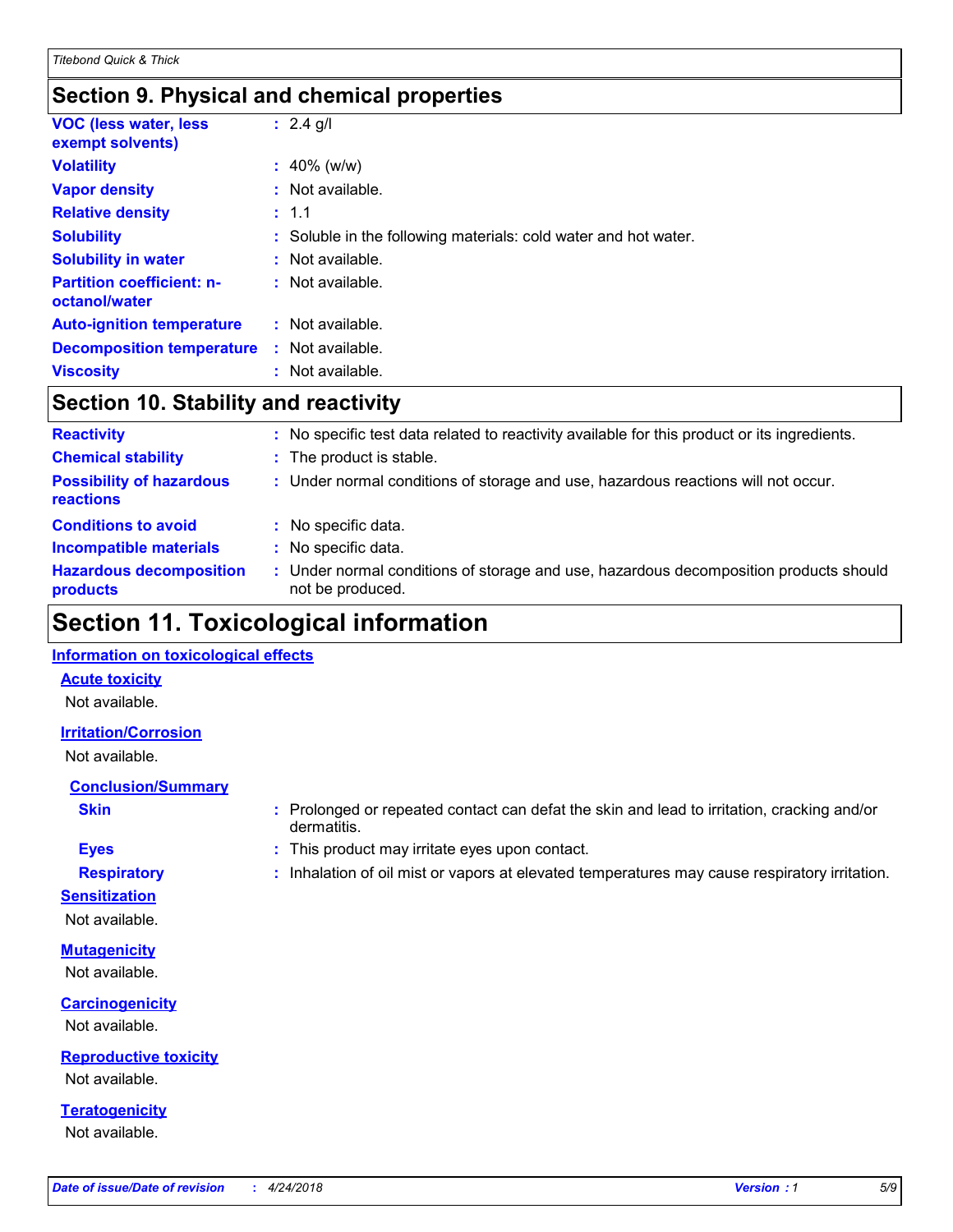# **Section 11. Toxicological information**

| <b>Specific target organ toxicity (single exposure)</b><br>Not available.   |                                                                                              |
|-----------------------------------------------------------------------------|----------------------------------------------------------------------------------------------|
| <b>Specific target organ toxicity (repeated exposure)</b><br>Not available. |                                                                                              |
| <b>Aspiration hazard</b><br>Not available.                                  |                                                                                              |
| <b>Information on the likely</b><br>routes of exposure                      | : Routes of entry anticipated: Oral, Inhalation.<br>Routes of entry not anticipated: Dermal. |
| <b>Potential acute health effects</b>                                       |                                                                                              |
| <b>Eye contact</b>                                                          | : This product may irritate eyes upon contact.                                               |
| <b>Inhalation</b>                                                           | : No known significant effects or critical hazards.                                          |
| <b>Skin contact</b>                                                         | : No known significant effects or critical hazards.                                          |
| <b>Ingestion</b>                                                            | : No known significant effects or critical hazards.                                          |
|                                                                             | <b>Symptoms related to the physical, chemical and toxicological characteristics</b>          |
| <b>Eye contact</b>                                                          | : No specific data.                                                                          |
| <b>Inhalation</b>                                                           | : No specific data.                                                                          |
| <b>Skin contact</b>                                                         | : No specific data.                                                                          |
| <b>Ingestion</b>                                                            | : No specific data.                                                                          |
|                                                                             | Delayed and immediate effects and also chronic effects from short and long term exposure     |
| <b>Short term exposure</b>                                                  |                                                                                              |
| <b>Potential immediate</b><br>effects                                       | : Not available.                                                                             |
| <b>Potential delayed effects</b>                                            | : Not available.                                                                             |
| <b>Long term exposure</b>                                                   |                                                                                              |
| <b>Potential immediate</b><br>effects                                       | : Not available.                                                                             |
| <b>Potential delayed effects</b>                                            | : Not available.                                                                             |
| <b>Potential chronic health effects</b>                                     |                                                                                              |
| Not available.                                                              |                                                                                              |
| <b>General</b>                                                              | No known significant effects or critical hazards.                                            |
| <b>Carcinogenicity</b>                                                      | : No known significant effects or critical hazards.                                          |
| <b>Mutagenicity</b>                                                         | No known significant effects or critical hazards.                                            |
| <b>Teratogenicity</b>                                                       | No known significant effects or critical hazards.                                            |
| <b>Developmental effects</b>                                                | No known significant effects or critical hazards.                                            |
| <b>Fertility effects</b>                                                    | : No known significant effects or critical hazards.                                          |
| <b>Numerical measures of toxicity</b>                                       |                                                                                              |
| <b>Acute toxicity estimates</b>                                             |                                                                                              |
| Not available.                                                              |                                                                                              |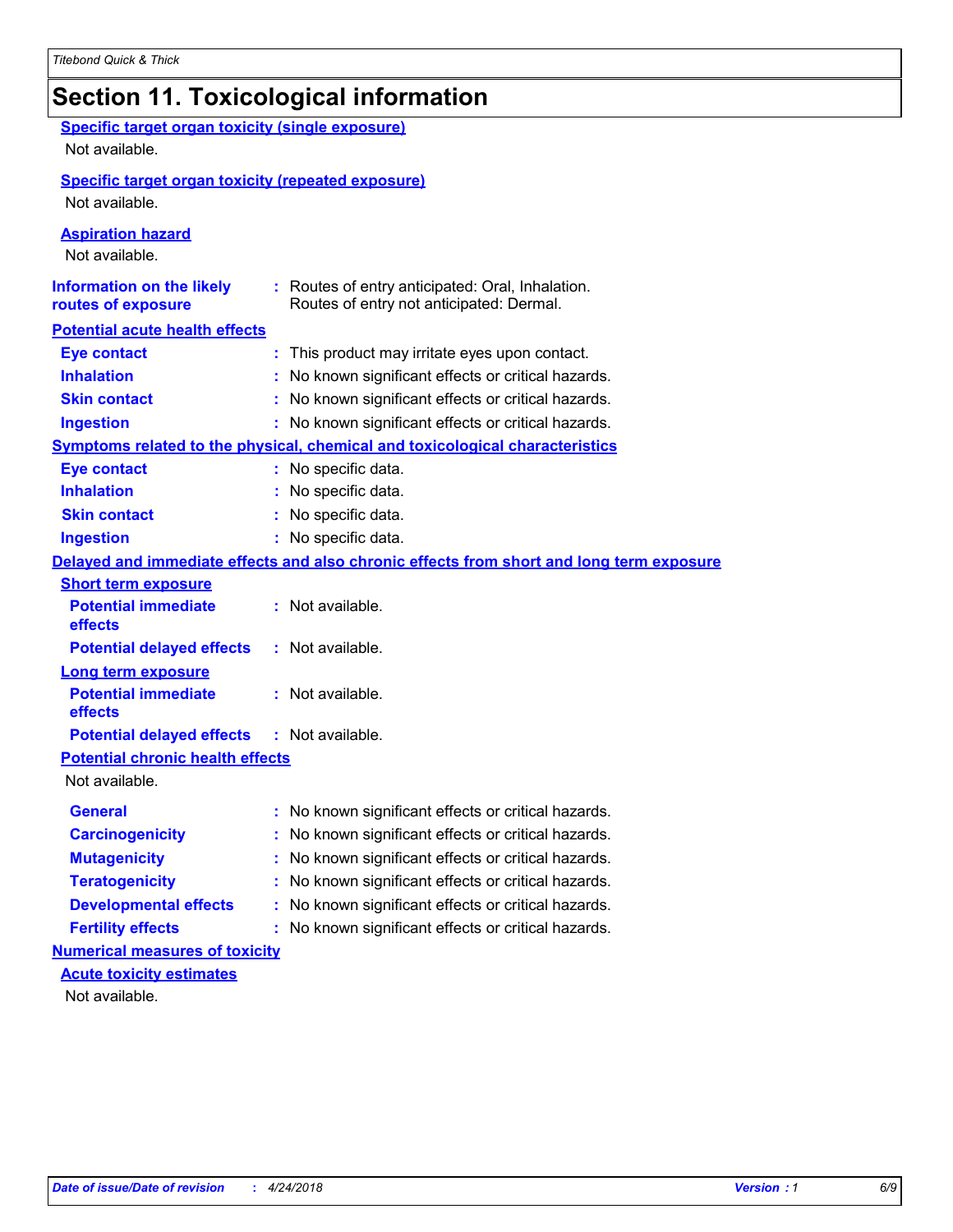# **Section 12. Ecological information**

#### **Toxicity**

Not available.

#### **Persistence and degradability**

**Bioaccumulative potential** Not available. Not available.

| <b>Mobility in soil</b>                                 |                                                     |
|---------------------------------------------------------|-----------------------------------------------------|
| <b>Soil/water partition</b><br><b>coefficient (Koc)</b> | $:$ Not available.                                  |
| <b>Other adverse effects</b>                            | : No known significant effects or critical hazards. |

# **Section 13. Disposal considerations**

The generation of waste should be avoided or minimized wherever possible. Disposal of this product, solutions and any by-products should at all times comply with the requirements of environmental protection and waste disposal legislation and any regional local authority requirements. Dispose of surplus and non-recyclable products via a licensed waste disposal contractor. Waste should not be disposed of untreated to the sewer unless fully compliant with the requirements of all authorities with jurisdiction. Waste packaging should be recycled. Incineration or landfill should only be considered when recycling is not feasible. This material and its container must be disposed of in a safe way. Empty containers or liners may retain some product residues. Avoid dispersal of spilled material and runoff and contact with soil, waterways, drains and sewers. **Disposal methods :**

# **Section 14. Transport information**

|                                      | <b>DOT</b><br><b>Classification</b> | <b>TDG</b><br><b>Classification</b> | <b>Mexico</b><br><b>Classification</b> | <b>ADR/RID</b>               | <b>IMDG</b>              | <b>IATA</b>              |
|--------------------------------------|-------------------------------------|-------------------------------------|----------------------------------------|------------------------------|--------------------------|--------------------------|
| <b>UN number</b>                     | Not regulated.                      | Not regulated.                      | Not regulated.                         | Not regulated.               | Not regulated.           | Not regulated.           |
| <b>UN proper</b><br>shipping name    |                                     |                                     |                                        |                              |                          |                          |
| <b>Transport</b><br>hazard class(es) | $\overline{\phantom{0}}$            | $\overline{\phantom{0}}$            | $\qquad \qquad$                        | $\qquad \qquad \blacksquare$ | $\overline{\phantom{0}}$ | $\overline{\phantom{0}}$ |
| <b>Packing group</b>                 | $\blacksquare$                      | -                                   |                                        | -                            |                          | -                        |
| <b>Environmental</b><br>hazards      | No.                                 | No.                                 | No.                                    | No.                          | No.                      | No.                      |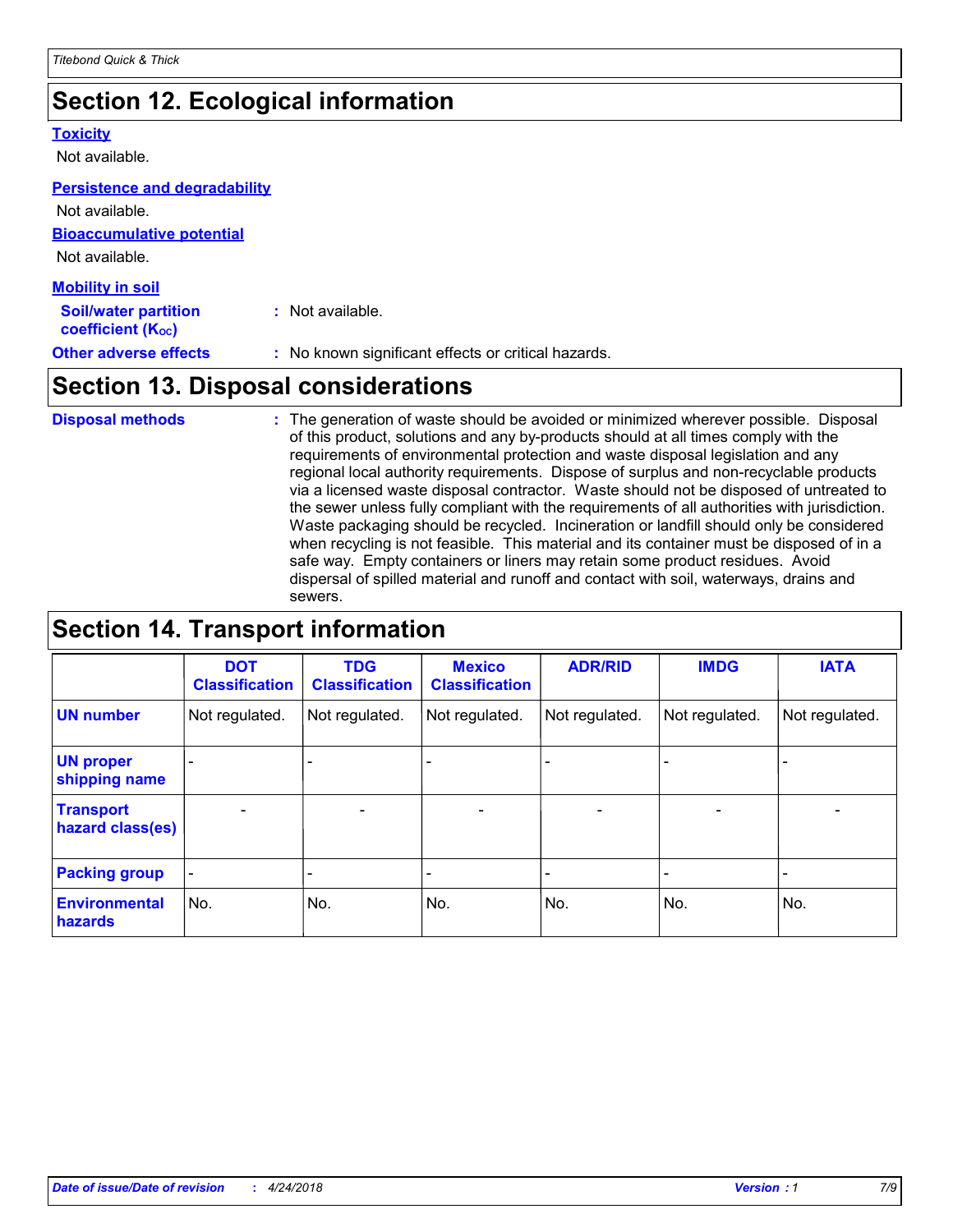# **Section 15. Regulatory information**

#### **U.S. Federal regulations**

#### **SARA 302/304**

#### **Composition/information on ingredients**

No products were found.

| SARA 304 RQ | Not applicable. |
|-------------|-----------------|
|-------------|-----------------|

#### **SARA 311/312**

**Classification :** Not applicable.

#### **Composition/information on ingredients**

No products were found.

#### **State regulations**

| <b>Massachusetts</b>       | : None of the components are listed. |
|----------------------------|--------------------------------------|
| <b>New York</b>            | : None of the components are listed. |
| <b>New Jersey</b>          | : None of the components are listed. |
| <b>Pennsylvania</b>        | : None of the components are listed. |
| <b>California Prop. 65</b> |                                      |

This product does not require a Safe Harbor warning under California Prop. 65.

#### **International regulations**

|             |  |  | <b>Chemical Weapon Convention List Schedules I, II &amp; III Chemicals</b> |  |
|-------------|--|--|----------------------------------------------------------------------------|--|
| Not listed. |  |  |                                                                            |  |

#### **Montreal Protocol**

Not listed.

# **Stockholm Convention on Persistent Organic Pollutants**

Not listed.

#### **UNECE Aarhus Protocol on POPs and Heavy Metals**

Not listed.

#### **Inventory list**

| <b>China</b>                   |  |
|--------------------------------|--|
| <b>United States TSCA 8(b)</b> |  |
| inventory                      |  |

**:** All components are listed or exempted. **:** All components are active or exempted.

# **Section 16. Other information**

**Hazardous Material Information System (U.S.A.)**



**Caution: HMIS® ratings are based on a 0-4 rating scale, with 0 representing minimal hazards or risks, and 4 representing significant hazards or risks. Although HMIS® ratings and the associated label are not required on SDSs or products leaving a facility under 29 CFR 1910.1200, the preparer may choose to provide them. HMIS® ratings are to be used with a fully implemented HMIS® program. HMIS® is a registered trademark and service mark of the American Coatings Association, Inc.**